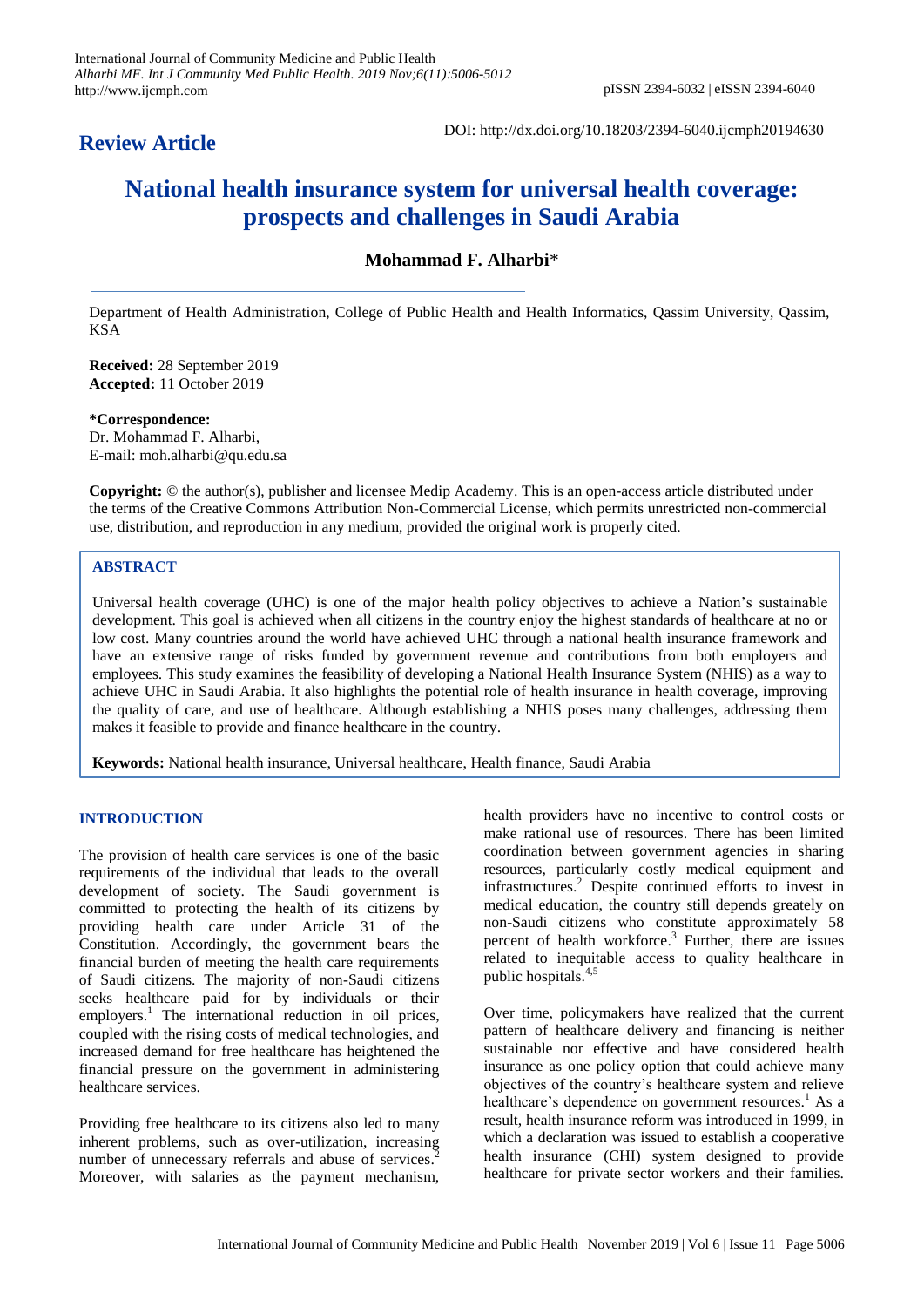Consequently, the CHI system has been implemented in three stages since 2005. This paper discusses the importance of health insurance as a potential mechanism to achieve UHC in Saudi Arabia. It also analyses the prospects and challenges that may occur in implementing the National Health Insurance System (NHIS) in the country.

This article is based on extensive review of literature conducted to elicit relevant descriptive information on UHC. The major focus was given on the philosophy of UHC, and its potential role on improving coverage of quality services to the entire population using experiences of countries across the world. During the review process the commitments of the kingdom of Saudi Arabia in realizing UHC as reflected in various policy documents including the Vision-2030 and the role of CHI as a way of achieving the UHC are emphasized. As a part of the review of literature, an assessment of relevant publications including documents of WHO, World Bank, organization for economic co-operation and development (OECD), policy documents of government, reports of Ministry of Health, Council of Cooperative Health Insurance and academic articles related to the area of focus were used. The relevant literature thus collected from multiple sources was used as a way of triangulation to give credibility to the analysis. A methodical literature search was conducted through many electronic data base to identify peer reviewed studies on UHC and the Saudi health care system.

# **HEALTH INSURANCE: IT'S ROLE IN ACHIEVING UNIVERSAL HEALTH COVERAGE**

According to the World Health Organization (WHO), UHC exists when everyone in the country receives good quality, low cost health services according to their needs.<sup>6</sup> This implies that everyone is able to access good quality comprehensive healthcare without facing any of the financial risks associated with seeking services from health providers. Recent experiences in other countries have shown that initiatives taken to improve healthcare coverage have improved the health of populations significantly.<sup>7</sup> In some countries, these initiatives also have resulted in reducing infeasible health expenditures for families. <sup>8</sup> Many countries already have achieved UHC, particularly in the OECD, which spends an average of 6.5 per cent of its gross domestic product on health insurance, which constitutes the major share of their spending on health.<sup>9</sup> It has been indicated that collaboration with the private sector in health coverage has helped these countries maximize UHC's effects.<sup>10</sup>

Various countries in Asia initiated the shift to UHC long ago. In 1938, Japan enacted the NHI act to extend health coverage for uninsured poor people and those in underserved rural areas.<sup>11</sup> In Thailand, the government subsidizes the premiums for the poor to include them in UHC, while Korea extended the social health insurance coverage to small companies and self-employed

individuals.<sup>12,13</sup> Further, the Korean government provides full support for medical aid programs for people who cannot contribute to national health insurance. <sup>14</sup> In Turkey, the government subsidizes the contributions of the lower income strata of society.<sup>15</sup> Ghana and Rwanda achieved UHC through community-based health insurance programs as part of a national scheme in which the government subsidizes poorer households.<sup>16</sup>

Countries' health financing and delivery systems can be categorized using common features of the Bismarck or Beveridge models, and many health systems in the world use contributions and taxation.<sup>17</sup> Financing through contributions often is preferable, as it leads to the use of health services and fairness in funding.<sup>18</sup> One of the key features of such systems is risk pooling, which enables people to receive health services according to their needs rather than their ability to pay. Traditionally, social health insurance has operated in many countries. Tax-based funding, on the other hand, is simple and effective because of its effect on cost control and its basis upon progressive taxation, which means that people with higher incomes make larger contributions.<sup>17,19</sup> Voluntary health insurance can offer improved health by providing consumers with choice and the availability of quality care from the best health facilities.

Health insurance is considered a tool for the redistribution of income within the population. In many countries, a public-supported health insurance scheme is an essential part of the social protection of the poor, as it allocates resources from higher income groups to lowincome populations; further, there is evidence that health insurance coverage improves healthcare access and use.<sup>20</sup> Some studies in developed countries have confirmed that increased health insurance coverage has led to greater access to primary healthcare for the population and testing for non-communicable and lifestyle disorders. Health insurance coverage has led to increased use of medication prescriptions and adherence to such medications. Experience in the United States shows that increased health insurance coverage has improved chronic disease diagnosis, blood pressure control, and decreased depression in patients.<sup>21-23</sup> Similarly, coverage of treatment for other types of diseases, such as kidney disease, heart failure, and other chronic conditions has increased access to continuous care. 21,22 Studies also have concluded that health insurance's effect on health and diseases varies according to the type of disease, health delivery system and type of population.

Most countries that have initiated UHC are making efforts to improve the functioning of health systems to meet the growing needs of the aging population.<sup>10</sup> Households with elderly dependents will experience more catastrophic spending for healthcare, which may be 2-3 times higher than households without such dependents.<sup>24</sup> Healthcare services always have been a priority sector in Saudi Arabia, and an increasingly aged population and improved life expectancy will create more demand for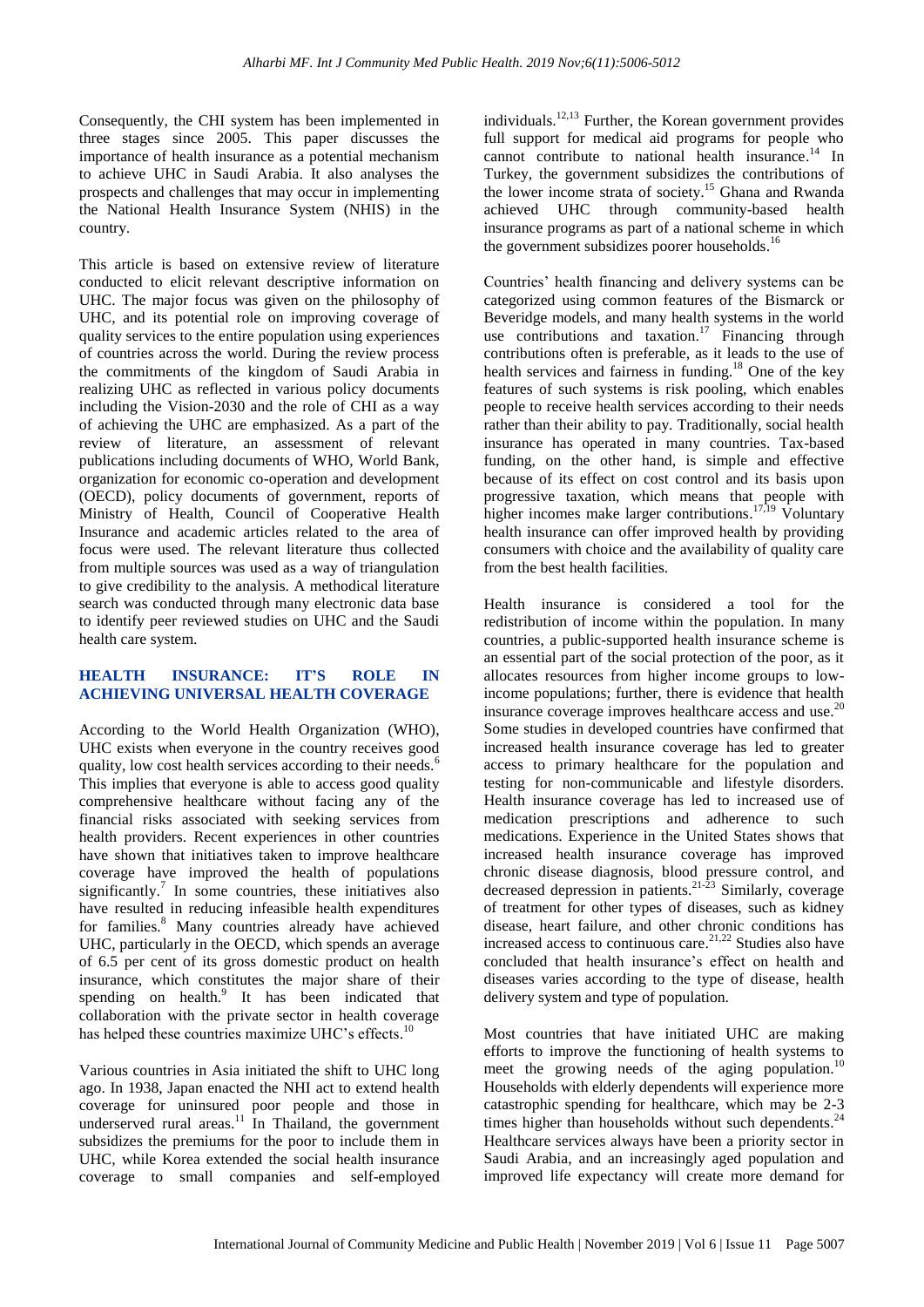health insurance. The number of people over 60 years is predicted to be 25 percent of the total population by 2050.<sup>25</sup> This will add further to a tremendous increase in public expenditure on health and the number of agerelated illnesses.

# **ROLE OF HEALTH INSURANCE IN IMPROVING QUALITY OF CARE**

Experiences around the world have shown that health insurance results in a remarkable increase in healthcare use; however, it sometimes raises concerns about the quality of healthcare. Studies have revealed that there are issues including inadequate provision of care, long wait times for services and discrimination between paying and insured patients.<sup>2,26</sup> Although many studies have concluded that quality improvement is one of the critical factors in the success of health insurance, evidence about the improved quality associated with health insurance is mixed. Experiences from some countries indicate that health insurance coverage improved patients' perceptions about their health considerably. Evidences suggest that functional status and self-reported health, including mental and physical health have improved after coverage has been expanded to dependents. Health insurance knowledge and awareness may influence the population's perceived satisfaction. A study among the Latino population on the perceived quality of care revealed that the insured population had a higher perceived quality of care than the uninsured.<sup>27</sup> With respect to personal payment by the population, a study in Ghana showed that the insured population incurred significantly lower costs than did the uninsured group. <sup>28</sup> A study of service quality among clients of CHI in Saudi Arabia that used gap analysis showed that consumers were satisfied with all aspects of service quality except the dimension of the reliability.<sup>29</sup> With a shift in the government's policy, it becomes paramount to maintain reliability in the quality of care and ensure that there are no ethnic differences, demographic, and geographical in the country. Moreover, in the Qassim region of Saudi Arabia, a current study showed that the quality of care is a key factor in customer satisfaction.<sup>30</sup>

In contrast to the above, a number of studies have asserted that the insured population has a low perception about the quality of their healthcare. A study in Ghana showed that health providers have a negative attitude toward the insured population, which resulted in long wait times for treatment and higher priority for treatment of private paying patients. <sup>31</sup> Even in the same hospital, the quality of care also differed among patients. A study in Burkino Faso found that health providers tended to reduce physical examinations and diagnostic tests for those registered in the community health insurance system, while no difference was found in the availability of medicines for uninsured and insured populations. $32$ However, another study in Ghana showed no considerable difference in the technical quality of care among the uninsured and insured populations, but neither

group was satisfied with the attitudes of the clinical staff.<sup>3</sup>  $33$ <sup>33</sup> These findings were supported by a study in India, which demonstrated that the quality of care patients received was unrelated to insurance status.<sup>34,35</sup> These results also were supported by a recent study in Ghana that showed that, despite significant differences in financial access, there were no fundamental differences in perceptions of quality between insured and uninsured patients. 36

Poor knowledge about the program often leads to lower satisfaction with insurance services. A study in Nigeria showed that clients' general insurance knowledge and awareness about contributions led to greater satisfaction with health insurance.<sup>37</sup> Socioeconomic characteristics also may influence clients' satisfaction. In Saudi Arabia, a study of workers' levels of awareness and satisfaction with dental insurance revealed that low income workers were dissatisfied with their dental insurance policies, while awareness was high among older, higher income, highly educated, and married individuals, who sought more dental healthcare because they knew the importance of dental health benefits.<sup>38</sup>

#### **HEALTH INSURANCE LITERACY FOR IMPROVED COVERAGE**

A well-functioning market provides consumers with information about price, quality, heterogeneity of services, etc. that can assist them in making informed decisions. In many other markets, average consumers may have little information, yet the market functions with this limited knowledge. This is also true for healthcare and insurance. <sup>39</sup> Limited knowledge and lack of awareness about health insurance contributions, benefit packages, provider networks, etc., can deter individuals from seeking coverage. Even in developed countries, the insured population's knowledge about health insurance is limited. A study of Americans enrolled in private health insurance revealed that only 14 percent of the respondents were able to answer correctly questions about the basic design elements of traditional health insurance, and many of them could not indicate the cost of basic services covered under the traditional plan. Further, 89 percent of them did not know the cost of hospitalization. However, most liked the simplified health insurance design. <sup>40</sup> In view of varied socioeconomic and cultural differences on the part of clients enrolled in health insurance, it is necessary to provide them with knowledge about health insurance. $^{41}$  A recent crosssectional study of expatriate workers in the private sector in Saudi Arabia showed that their knowledge of insurance benefits is very low. Only 62 percent and 87 percent of the respondents were aware of inpatient and outpatient coverage, respectively, which reflects the importance of developing a policy to improve health insurance awareness among expatriates. 42

Awareness about plans available and their coverage also can influence the choice and use of services. A study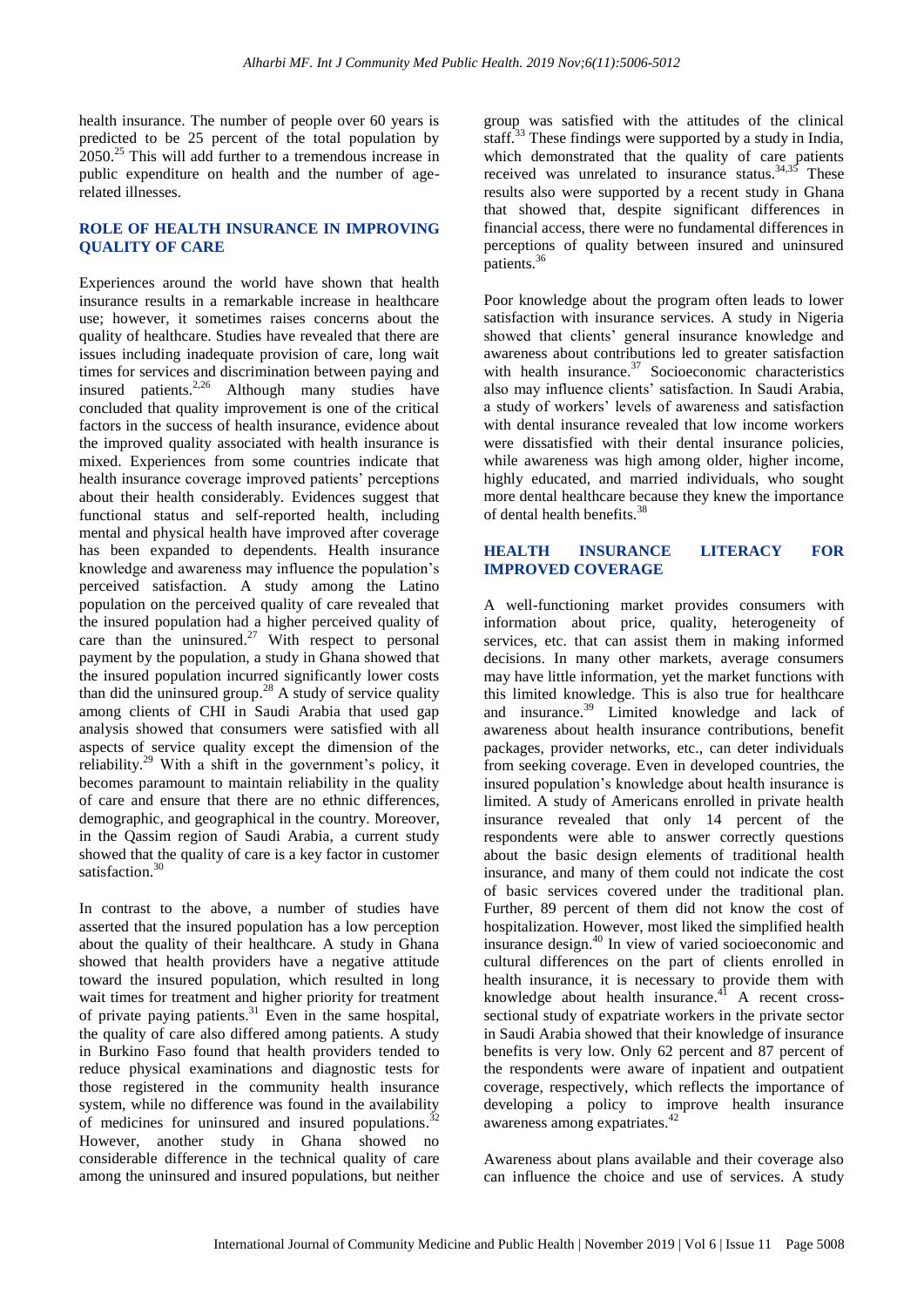conducted in Dutch health systems showed that a decision to switch plans depended on price of the plan, quality of services offered, individuals' age and education, and availability of supplementary insurance.<sup>43</sup> The results also showed that, while older people are more concerned with the quality of care, young people are more interested in the price of the health services provided. Highly educated people who searched the information available more efficiently had a significant tendency to switch insurance plans, while availability of supplementary insurance reduced the propensity to switch. A study of uninsured African Americans showed that most had little or no familiarity with the terminology used in health insurance, and for the majority, cost was the key factor in their decision to purchase health insurance. 44

A recent study in Saudi Arabia on the relations among antecedent factors, such as service characteristics, choice of plan, financing and the satisfaction of expatriate workers covered by the CHI scheme found that antecedent factors were significant predictors of workers' satisfaction with the program. <sup>45</sup> Another study on the role of service features, customers' knowledge, and the national culture in clients' satisfaction among private sector workers showed a positive relation between health insurance service characteristics, including availability, acceptability, accessibility, and quality, and clients' satisfaction.<sup>30</sup> Evidence from the literature also has indicated that health insurance is beneficial to the population, but from the patients' perspectives, it is not important whether it is managed by the private or public sector.

# **COOPERATIVE HEALTH INSURANCE IN SAUDI ARABIA: PRESENT SCENARIO**

The Government of Saudi Arabia has proposed to launch CHI in three stages. The first stage will cover both Saudi and non-Saudi workers in the private sector and their dependents; the second will cover employees and their dependents in the government sector, and the third will cover pilgrims. <sup>26</sup> Currently, approximately 7.9 million workers in the private sector (1.04 million Saudis and 6.85 non-Saudis) and 4.05 million dependents (1.71 million Saudis and 2.34 million non-Saudis) are covered. <sup>46</sup> Although the program was initiated more than a decade ago, coverage of workers in the private sector remains a major challenge. A cross-sectional study of male expatriate workers showed that 30 percent of them had not yet joined the health insurance system or were uninsured, and the study indicated that both workplace and personal characteristics were important factors that affected this situation.<sup>42</sup> People who are single, less educated, engaged in non-technical work, and those in small companies and agricultural sectors were found to be uninsured. Another study of the characteristics of the uninsured in the Gulf Cooperation Council countries showed that work place status influenced health insurance status.<sup>47</sup> Companies that employ fewer workers, expatriates with families, and less educated workers were more likely to offer insurance. Empirical studies also have shown that companies with higher turnover rates are less likely to provide health insurance than are others. Ellis et al showed a positive relation between turnover rates and the decision to give up insurance even after controlling the size of companies.<sup>4</sup> The study also found that the decision to offer insurance varied significantly with actual turnover rates.

# **REFLECTION ON THE NATIONAL HEALTH INSURANCE SYSTEM FOR UNIVERSAL COVERAGE**

The health problems in Saudi Arabia are typical of those in developing countries, even though it has a unique sociocultural and religious milieu. Like other developing countries, Saudi Arabia has been facing the dual challenges of an increasing demand for healthcare on the one hand and a restriction of resources on the other. The majority of healthcare is provided at no cost at government health facilities, while CHI covers private sector workers. The program has been criticized on several grounds: equity concerns; lack of comprehensiveness, and lack of mutual support and cooperation. <sup>2</sup> As the current health financing system does not assist in pooling resources and health risks, policymakers should consider the feasibility of developing appropriate health insurance mechanisms in the existing sociocultural context of the country, which can pool resources from the government, employers, and workers. This will make the existing risk pool not only larger, but also could be an effective use of government revenues to enhance the citizens' health. International evidence has shown that health insurance can be an effective tool in achieving health policy objectives.<sup>19</sup>

There is strong evidence that expanding health insurance improves access to and use of good care in different ways. It can improve access to care significantly, especially the use of preventive and primary healthcare, treatment for chronic care, and surgery. It also can lead to earlier detection of diseases and better medication and adherence to medications. The evidence also suggests that policies that improve and expand health insurance will produce significant health gains, particularly among low income populations, the elderly and people with chronic conditions.

Similar to other developing countries, health insurance may be diversified and include a range of packages within the system. We need to learn from the experience of countries such as Germany, Denmark and Sweden that have implemented health insurance for different segments of the population and achieved UHC. The government also should examine the model Turkey implemented, which achieved UHC in a short period of time.<sup>10</sup> By implementing a viable health insurance system, the country is likely to save millions of riyals otherwise spent for medical treatment abroad.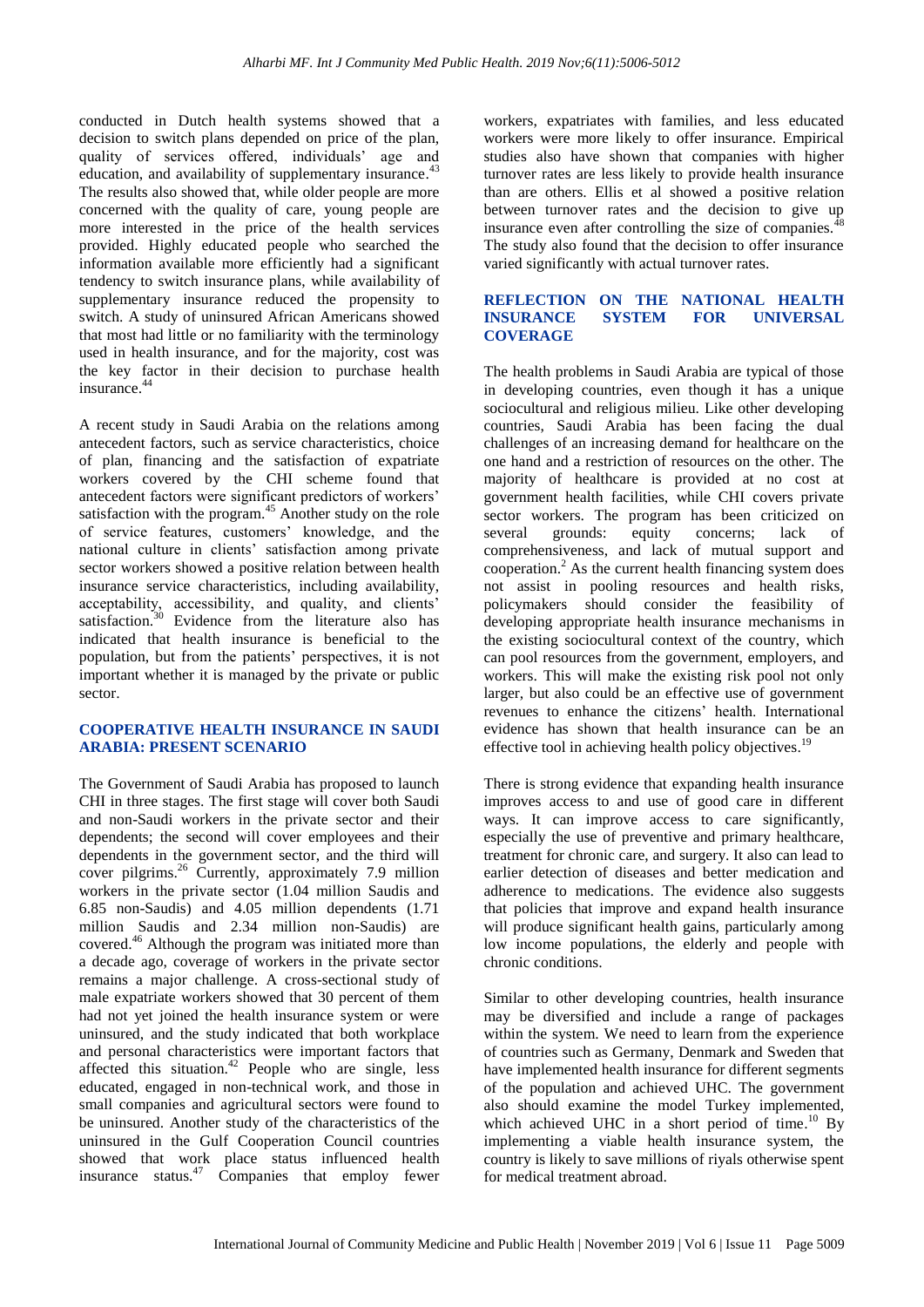In the long term, Saudi Vision-2030 intends to provide quality healthcare to its growing population by engaging the private health sector. This includes designing an appropriate health insurance system, which would not only improve communities' access to health services, but also reduce wait times to receive specialist consultations and surgery. An effective health insurance system should be able to provide consumers with choice between different insurance options and help them make healthcare decisions with appropriate understanding. In this context, the vision intends to promote transparency and competition among public and private health providers, which would offer the population opportunities for increased choice of treatment facilities. Further, the vision promotes making healthcare corporate with the intention of creating specialized medical care so that people can select health providers of their choice.

With respect to pooling funds, contributions from employers, workers and government subsidies for the poor (including government contributions for group insurance programs for government employees) should be grouped broadly to enable cross-subsidization from high income to low income groups and from the healthy to the sick. There is no doubt that the huge proportion of healthy, young people in Saudi Arabia would make the risk pool more beneficial for the sick and unhealthy populations through cross-subsidization. Countries with multiple health insurance programs face the problems of fragmentation of risk pools, high administrative costs, and inefficiency. Thus, it is essential to consolidate existing programs for large risk pooling by establishing a NHIS and institutional arrangements should be viable to develop infrastructure to achieve optimum expansion throughout the country. It is equally important to monitor the functions of insurance companies to protect the interests of the people. The NHIS implies a major policy shift that requires extensive reorganization of the current healthcare system both in the private and public sectors with the objective to enhance access to affordable quality services based on population needs. It also requires the existing health financing system to be revamped. To sustain healthcare financing, experiences suggest that a national health insurance fund (NHIF) may be established to administer the revenue for the system.

Experiences from other countries have shown that implementation of a NHIS will face many challenges.<sup>10,19</sup> Firstly, collecting contributions from smaller businesses, the self-employed and workers in the informal sector will be a problem, particularly when dependents of these workers are covered. In such a context, mandatory enrollment may not be feasible. If the insurance is made voluntary, there may be a problem of adverse selection, in which the poor and the sick will join the program, thus making it financially unsustainable.<sup>18</sup> Moreover, the administrative cost of implementing the program will be high. Secondly, classifying, endorsing and providing subsidies to the poor will be a problem in many lowincome countries. However, in the Saudi Arabian context, this is not a challenge because there are fewer lower income people and the government has the capacity to subsidize, monitor and evaluate such programs. Thirdly, improving access to quality care at all levels by improving the selection of service providers and contracting health services will be a challenge. An effective provider's payment mechanism like capitation should be encouraged so that the financial risk of delivering healthcare will be shifted to the providers. Fourthly, the benefit package must be determined in accordance with the costs and the premium contribution, which demands accurate data and technical skills.

To provide comprehensive health benefits, the entire health system needs to be revitalized to include prevention, health promotion, treatment and rehabilitation through increased capacity to meet the system's future requirements. Secondly, it is necessary to provide incentives to healthcare providers in both the public and private sectors to improve their performance as well as patients' satisfaction. Thirdly, health system workforce requirements at all levels need to be addressed. This requires planned investment in medical education in both the private and public sectors. As a preliminary step, it is imperative to have a consultation about the proposed initiatives with key stakeholders and a dialogue with policymakers, health providers, insurance companies, private health sector representatives, and the civil society.

Finally, citizens' health insurance literacy is a critical issue. With the availability of a range of health insurance products, individuals will find it difficult to select health insurance because of the complicated nature of the product, and a lack of skills and knowledge to select the optimal choice. <sup>49</sup> Given that consumers have varied socioeconomic characteristics, it would be appropriate to develop educational opportunities focused on literacy about health insurance. $41$  There also is a need to educate people about the benefits and principles of insurance and health insurance that in no way conflict with people's social and religious standings in the country.

# **CONCLUSION**

Global experiences have revealed that health insurance plays a key role in extending the health coverage of countries' populations. Saudi Arabia's Vision-2030 emphasizes the role of health insurance in providing its population with high quality care through an appropriate health insurance mechanism. CHI already has proven to be an effective mechanism for health coverage of private sector workers. By establishing a NHIS, the country can pool its resources from the public and private sectors, thereby making a larger risk pool that leads to support from healthy people to the sick, the rich to the poor and the young to the old. There is a range of approaches available to achieve UHC, but the optimal selection should be based on the unique needs and context of the country. Optimum expansion of health infrastructure, reorganization of the existing health system, and viable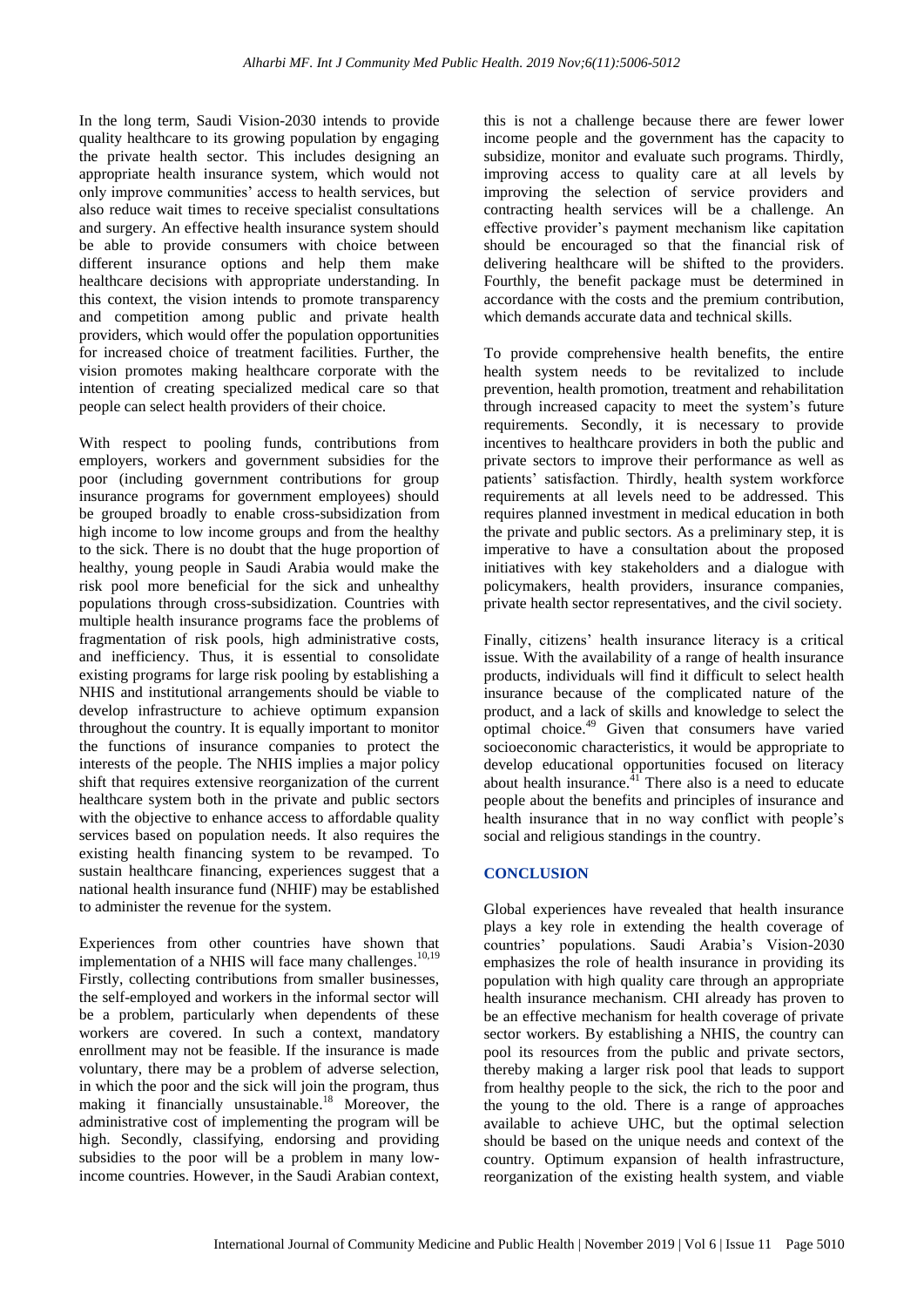institutional arrangements are paramount in achieving UHC. Further, health insurance literacy on the part of the population needs to be improved to facilitate correct choices. Most importantly, we need to learn from the experiences of other countries that have already achieved UHC through health insurance.

*Funding: No funding sources Conflict of interest: None declared Ethical approval: Not required*

# **REFERENCES**

- 1. Khaliq A. The Saudi healthcare system: a view from the Minaret. World Health Popul. 2012;13:52-64.
- 2. Walston S, Al-Harbi Y, Al-Omar B. The changing face of healthcare in Saudi Arabia. Ann Saudi Med. 2008;28:243-50.
- 3. Ministry of Health. General Directorate of Statistics and Information, Health statistic book. Riyadh (KSA): Ministry of Health; 2014. Available at: https://www.moh.gov.sa/en/Ministry/Statistics/book /Documents/Statistical-Book-for-the-Year-1435.pdf. Accessed on 3 November 2018.
- 4. Al-Sharqi OZ, Abduallah MT. Diagnosing Saudi health reforms: Is NHS the right prescriptions?. Int J Health Plann Mgmt. 2013;28:308-19.
- 5. Alborie HM, Damanhouri AMS. Patients' satisfaction of service quality in Saudi hospitals: a SERVQUAL analysis. Int J Healthcare Quality Assurance. 2013;26:20-30.
- 6. World Health Organisation. World Health Report 2010.Health systems financing: the path to universal coverage. Geneva: WHO; 2010. Available at: http://www.who.int/whr/2010/en. Accessed on 15 November 2018.
- 7. Moreno-Serra R, Smith P. Does progress towards universal health coverage improve population health? Lancet. 2012;380:917-23.
- 8. Knaul FM, Gonzalez-Pier E, Gómez-Dantes O, Garcia-Junco D, Arreola-Ornelas H, Barraza-Lorens, et al. The quest for universal health coverage: achieving social protection for all in Mexico. Lancet. 2012;380:1259-79.
- 9. OECD. Fiscal sustainability of health systems: bridging health and finance perspectives. Paris: OECD Publishing; 2015.
- 10. OECD. Universal health coverage and health outcomes. Paris: OECD; 2016.
- 11. James CD, Bayarsaikhan D, Bekedam H. Health financing strategy for WHO's Asia-Pacific Region. The Lancet. 2010;375:1417-19.
- 12. Evans D, Elovainio R, Humphreys G. World Health Report 2010. Health Systems Financing: the path to universal coverage. Geneva: WHO; 2010. Available at: http://www.who.int/whr/2010/en/. Accessed on 12 November 2018.
- 13. OECD. OECD reviews of health care systems: Korea. Paris: OECD Publishing; 2013.
- 14. Mathauer Xu, Carrin G, Evans DB. An analysis of health financing system of the Republic of Korea and option to strengthen health financing performance. Geneva: WHO; 2009.
- 15. Paris V, Hewlett E, Auraaen A. Health care coverage in OECD countries in 2012. OECD Health working papers. Paris: OECD publishing. http://doi.org/10.1787/5jlz3kbf7pzv-en.
- 16. OXFAM. Universal health coverage. Why health insurance schemes are leaving the poor behind. OXFAM briefing paper; 2013: 176. Available at: https://www.oxfam.org/sites/www.oxfam.org/files/b p176-universal-health-coverage-091013-en\_.pdf. Accessed on 13 November 2018.
- 17. Bagat M, Mihanovic D, Hrzic M. Public expenditure on health through additional health insurance. Croatia: 11th International Scientific Conference on Economic and Social Development-Building Resilient Society Zagreb; 2015.
- 18. Hsiao W, Shah R.P. Social health insurance for developing countries. World Development Studies, The World Bank, 2007. Available at: https://cdn1.sph.harvard.edu/wp-content/uploads/ sites/100/2012/09/hsiao\_and\_shaw\_2007\_ shi for developing nations.pdf. Accessed on 17 November 2018.
- 19. World Health Organization. Arguing for universal health coverage, World Health Organization. Geneva; 2013. Available at: http://www.who.int/health\_financing/UHC\_ENvs\_B D.PDF. Accessed on 29 October 2018.
- 20. Sommers BD, Gawande AA, Baicker K. Health insurance coverage and health-what the recent evidence tell us. New Eng J Med. 2017;377:586-93.
- 21. Torres H, Poorman E, Tadepalli U, Schoettler C, Fung CH, Mushero N, et al. Coverage and access for Americans with chronic disease under the Affordable care act: a quasi-experimental study. Ann Intern Med. 2017;166:472-79.
- 22. Sommers BD, Gunja MZ, Finegold K, Musco T. Changes in self-supported insurance coverage, access to care, and health under the affordable care act. JAMA. 2015;314:366-74.
- 23. Sommers BD, Maylone B, Blendon RJ, Orav EJ, Epstein AM. Three-year impacts of the affordable care act: improved medical care and health among low-income adults. Health Aff. 2017;36:1119-28.
- 24. Palmer MG. Inequalities in universal health coverage: evidences from Vietnam. World Development. 2014;64:384-94.
- 25. Abusaaq HI. Population aging in Saudi Arabia, Saudi Arabian Monetary Agency working paper, WP/15/2/, February, 2015. Available at: http://www.sama.gov.sa/enUS/EconomicResearch/ WorkingPapers/population%20aging%20in%20saud i%20arabia.pdf. Accessed on 17 November 2018.
- 26. Almalki M, Fitzgerald G, Clark M. Health care system in Saudi Arabia: An overview. East Mediterr Health J. 2011;17(10):784-93.